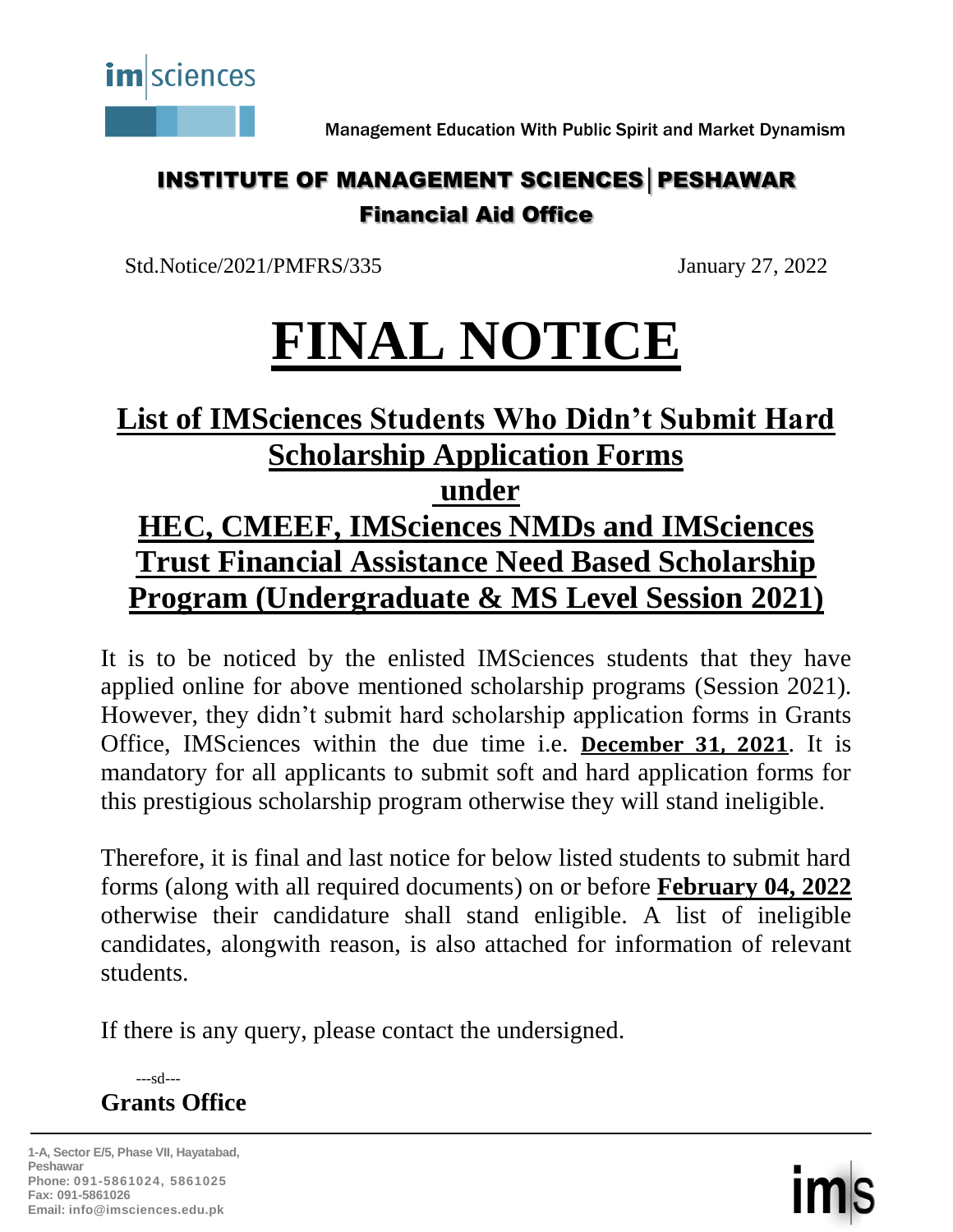

Management Education With Public Spirit and Market Dynamism

## INSTITUTE OF MANAGEMENT SCIENCES│PESHAWAR Financial Aid Office

**Undergraduate and MS Level** 

**HEC, CMEEF, IMSciences NMDs and IMSciences Trust Financial Assistance Need Based Scholarship Program - Session 2021**

| List of Students who didn't submit hard scholarship application forms |                                 |                              |                        |                                                             |                                               |  |
|-----------------------------------------------------------------------|---------------------------------|------------------------------|------------------------|-------------------------------------------------------------|-----------------------------------------------|--|
| Sr#                                                                   | Name of the<br><b>Candidate</b> | <b>Father</b><br><b>Name</b> | <b>Degree Level</b>    | Degree Program /<br><b>Session</b>                          | <b>Domicile</b>                               |  |
| $\mathbf{1}$                                                          | Nasir Ullah<br>Baig             | Karim Baig                   | Undergraduate<br>Level | <b>BCS 2021-25</b>                                          | Chitral                                       |  |
| $\overline{2}$                                                        | Hazrat Umar                     | <b>Gul Nawaz</b><br>Khan     | Undergraduate<br>Level | MS English                                                  | Mohmand<br>Agency                             |  |
| $\overline{3}$                                                        | Mansoor<br>Khan                 | Nasir khan<br>yousafzai      | Undergraduate<br>Level | <b>BS-SOFTWARE</b><br><b>ENGINEERING</b><br>$(2021 - 2025)$ | <b>PESHAWAR</b>                               |  |
| $\overline{4}$                                                        | Saghir Khan                     | Dilawar<br>Khan              | Undergraduate<br>Level | <b>Bs</b> Social Science                                    | North<br>Waziristan<br>Agency                 |  |
| 5                                                                     | Muhammad<br>Uzair               | Jahanzeb<br>Khan             | Undergraduate<br>Level | <b>BCS 2021-25</b>                                          | FR Tank                                       |  |
| 6                                                                     | Hassan shah                     | Mian sayed<br>jamal          | Undergraduate<br>Level | <b>BBA</b>                                                  | Swat                                          |  |
| $\tau$                                                                | Farman ullah                    | Saeed jan                    | Undergraduate<br>Level | <b>BBA</b> (Hons)                                           | <b>Upper Dir</b>                              |  |
| 8                                                                     | Javeeria Jalal                  | Jalal Ud Din                 | Undergraduate<br>Level | <b>BS</b> Computer Science<br>$/2021 - 2025$                | Chitral                                       |  |
| 9                                                                     | Muhammad<br>Atif                | Teri Khan                    | Undergraduate<br>Level | <b>BS</b> Software<br>Engineering / 2020-24                 | Karak                                         |  |
| 10                                                                    | Ijaz Ul Haq                     | Zia Ul Haq                   | Undergraduate<br>Level | <b>BS</b> Data Science /<br>2021-25                         | Swabi                                         |  |
| 11                                                                    | Hassan Javed                    | Javed Iqbal                  | Undergraduate<br>Level | BS social sciences<br>2021-25                               | Malakand                                      |  |
| 12                                                                    | Asad Ullah                      | Mirza Jan                    | Undergraduate<br>Level | <b>BBA</b>                                                  | South<br>Waziristan<br><b>Tribel District</b> |  |
| 13                                                                    | Muhammad<br>Awais               | Bahrullah                    | Undergraduate<br>Level | 2020-2024                                                   | Charsadda                                     |  |

**1-A, Sector E/5, Phase VII, Hayatabad, Peshawar Phone: 091-5861024, 5861025 Fax: 091-5861026 Email: info@imsciences.edu.pk**